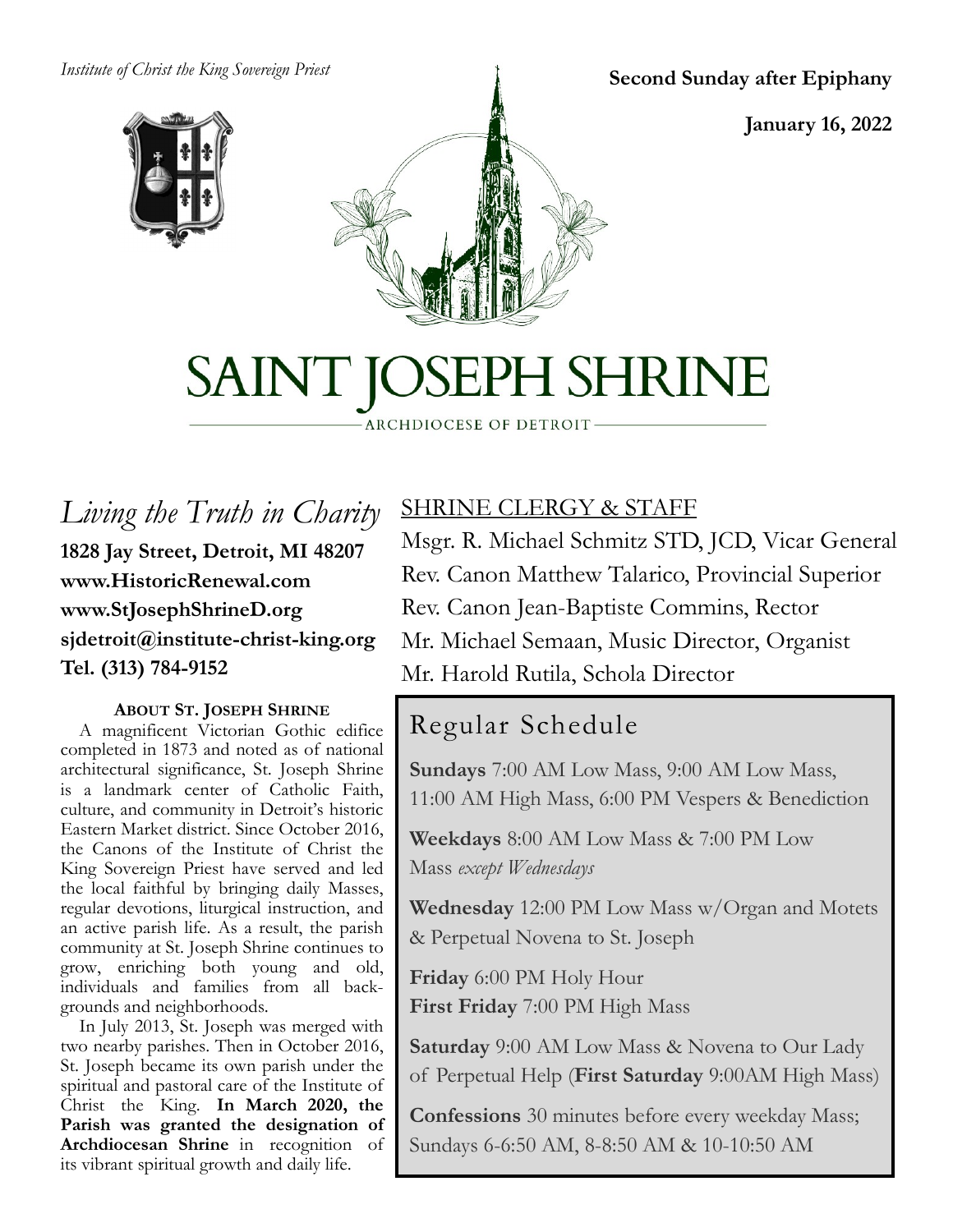# *Liturgical Calendar*

**Sunday, January 16, Second Sunday after Epiphany** 7AM Low Mass **† Sophia Pinfold,** *requested by Janice Goral* 9AM Low Mass w/ organ **† Deacon Kevin Breen,** *requested by Chisholm family* 11AM High Mass **Pro Populo**

6PM Solemn Vespers & Benediction

#### **Monday, January 17, Saint Anthony,** *Abbot*

8AM Low Mass **Tocco family,** *requested by the Alvarez family* 7PM Low Mass **† Scott Parcha,** *requested by Paul & Anne Vandenheede*

**Tuesday, January 18, Feria,** *Mass of the Chair of Saint Peter in Rome*  8AM Low Mass **†† Lewis & Mina Allavardi,** *requested by Ban Francis* 7PM Low Mass **Tear family,** *requested by Allen family*

**Wednesday, January 19, Feria,** *Votive Mass for the Removal of Schism*

12 Noon Low Mass & Devotions **St. Joseph Confraternity**

**Thursday, January 20, Saints Fabian,** *Pope*, **and Saint Sebastian,** *Martyrs* 8AM Low Mass **Kazimir Zaleśny,** *requested by Barbara Łyko* 7PM Low Mass **† Michael Patrick,** *requested by Sandra Patrick*

**Friday, January 21, Saint Agnes,** *Virgin & Martyr*

8AM Low Mass **Barbara Wilczek** 6PM Holy Hour, 7PM Low Mass **† Peggy Woodcock,** *requested by Woodcocks*

**Saturday, January 22, Saints Vincent and Anastasia,** *Martyrs* 9AM Low Mass and devotions to Our Lady of Perpetual Help **Irma Voeltner,** *requested by Curtis Voeltner*

#### **Sunday, January 23, Third Sunday after Epiphany**

7AM Low Mass **Barbara Wilczek,** *requested by Stanislowa Mikoloýczyk* 9AM Low Mass w/ organ **Colette & Andrew Gass,** *requested by Ban Francis* 11AM High Mass **Pro Populo**

6PM Solemn Vespers & Benediction

#### FROM THE RECTOR, CANON COMMINS

#### Dear faithful,

Many among us have found their first love with the Traditional Latin Mass while experiencing the beauty of a Low Mass. Who cannot recall the day when the sacred silence and reverence of a Low Mass, almost miraculously, transformed their soul and heart? The tradition of the Low Mass can be traced back many centuries ago, where the Priest and the servers only and exclusively exchange the holy words of the sacred liturgy. In that same spirit and following that same perennial tradition, we kindly ask that you do not dialogue with the priest when attending a Low Mass, and that you do not recite or sing the Divine Office or Angelus when recited in Latin by the community. Thank you for your understanding and cooperation.

# **<sup>S</sup> <sup>e</sup> rv er <sup>S</sup> <sup>c</sup> he du le**

**Sunday, January 23, Third after Epiphany 7AM Low Mass -** *as available* **9AM Low Mass w/organ** AC1: Maximillian Skinner AC2: Patrick Skinner **11AM High Mass** MC: Oliver Smith Thur: James Chisholm AC1: Andrew Ohotnicky AC2: Tommy Shaw Crucifer: Juan Delgado

**Saturday, January 29, Saint Francis de Sales 9AM Low Mass w/organ** AC1: Thomas Skinner AC2: Patrick Skinner **11AM High Mass** MC: Nicholas Alvarez Thur: Juan Pablo Delgado AC1: Luke Chisholm AC2: Patrick Ohotnicky Crucifer: Sebastian Smith

#### **Usher Schedule**

**Sunday, January 23, Third after Epiphany 7AM Low Mass –** *Laabs*  $\mathcal{Q}^*$ *Kyle Gregory* **9AM Low Mass w/organ** - Don Sadowski - Paul Ferrini - Matt Langenderfer - Joe Allen - Eric Restuccia **11AM High Mass** - Ismael Lebron - John Howting - Anthony Russo - Jonathan Benefiel - Steven Graham **Saturday, January 29, Saint Francis de Sales 11AM High Mass** - Don Sadowski - Anthony Allen - Anthony Russo

- Jonathan Benefiel
- Jacob Kobus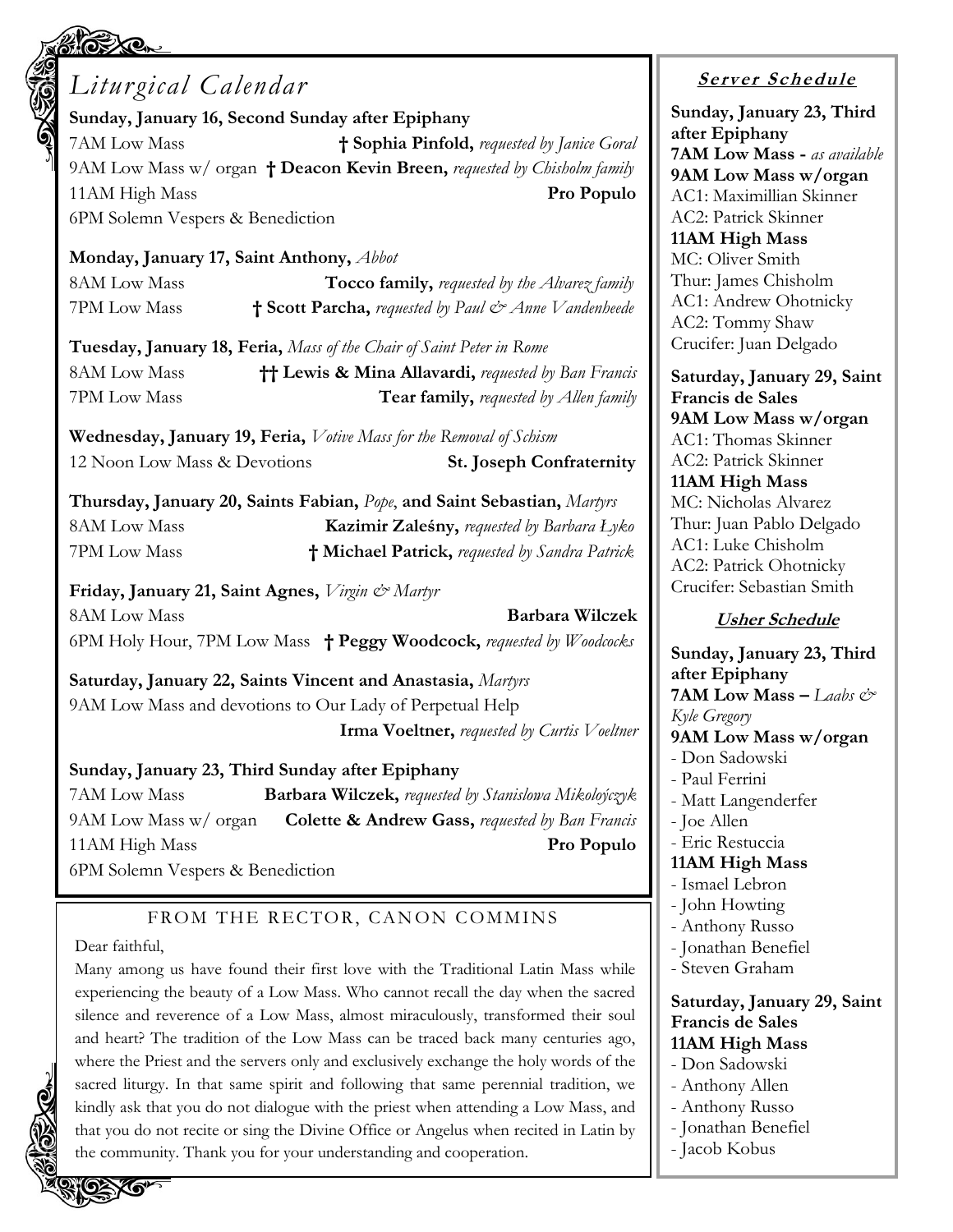#### **SHRINE REMINDER**

Dear parents, children are the joy of our Saint Joseph Shrine family, and your reward is great in heaven for generously accepting this gift of Divine Providence. When you have a crying child, particularly during the Sermon or the Canon of the Mass, you are kindly asked to make use of the vestibule in the back of the church. You are also requested to refrain them from running or banging on the pews. Keep in mind as well, that when your child requests that you take him/her out of the church for a necessity of nature, apart from a true emergency, it is important not to do so during the Canon of the Mass, and especially not at the moment of the Consecration.

The vestibule in the back of the church functions as a crying room during the Mass. Please feel free to make use of it when you have a crying child, exiting quietly down one of the side aisles.

We hope to install doors with large windows for you to be able to continue to follow the Mass there.

Thank you for your understanding and cooperation, and, above all, for your presence here at Saint Joseph Shrine. If you have any suggestions as to how we could make it easier for you to care for your children during Mass. Please do not hesitate to let me know.

#### **May God bless and keep you!**

#### **ST. VINCENT DE PAUL SOCIETY ST. JOSEPH FOOD PANTRY**

Every Wednesday from 10AM to Noon St. Joseph Shrine volunteers distribute groceries to about 100 local households in need. However, since the beginning of the year, the community need has increased more than 4-fold. Your generosity both financially and through food donations enable us to service the surrounding community. If you are interested in volunteering please text or call Bob (810.229.7793) or Maureen (810.923.0956) Thomas.

**SAINT JOSEPH CONFRATERNITY ENROLLMENT** Enroll your loved ones in the *Saint Joseph Confraternity*  for one year of Masses said at 12 noon every Wednesday (52 Masses). All intentions given now will be said until March 19 next year. Enrollment forms are available online and in the vestibule.

**TODAY! January 16,** First Communion Class in Rectory basement classroom after 11AM Mass.

**Calendar of Events**

**Wednesday, January 19,** Teenage Catechism class in Social Hall at 7PM.

**Thursday, January 20 - Saturday, January 22, MARCH FOR LIFE**. Those departing on the bus from the Shrine can park in the Rectory lot.

**Friday, January 21,** Aquinas Night in Social Hall after 6PM Holy Hour, and 7PM Mass. Topic: **Judgement Day 2 - Resurrection: Cause, Time & Manner**.

**Sunday, January 23,** Confirmation Class in Rectory basement classroom after 11AM Mass.

**Wednesday, January 26,** Children's Catechism class in Social Hall at 7PM.

**Saturday, January 29,** Feast of St. Francis de Sales. Plenary Indulgence available. Low Mass at 9AM, High Mass at 11AM. Followed by reception and Christmas cleanup.

**Sunday, January 30,** Second Parish Skate outing after 11AM High Mass.

**Wednesday, February 2,** Purification of Mary, 12:00 Noon Low Mass, 6:30 PM Blessing of Candles and Procession followed by 7:00 PM High Mass. Teenage Catechism should attend evening Procession and Mass.

**Thursday, February 3,** Feast of St. Blaise, Blessing of throats after 8AM & 7PM Low Masses.